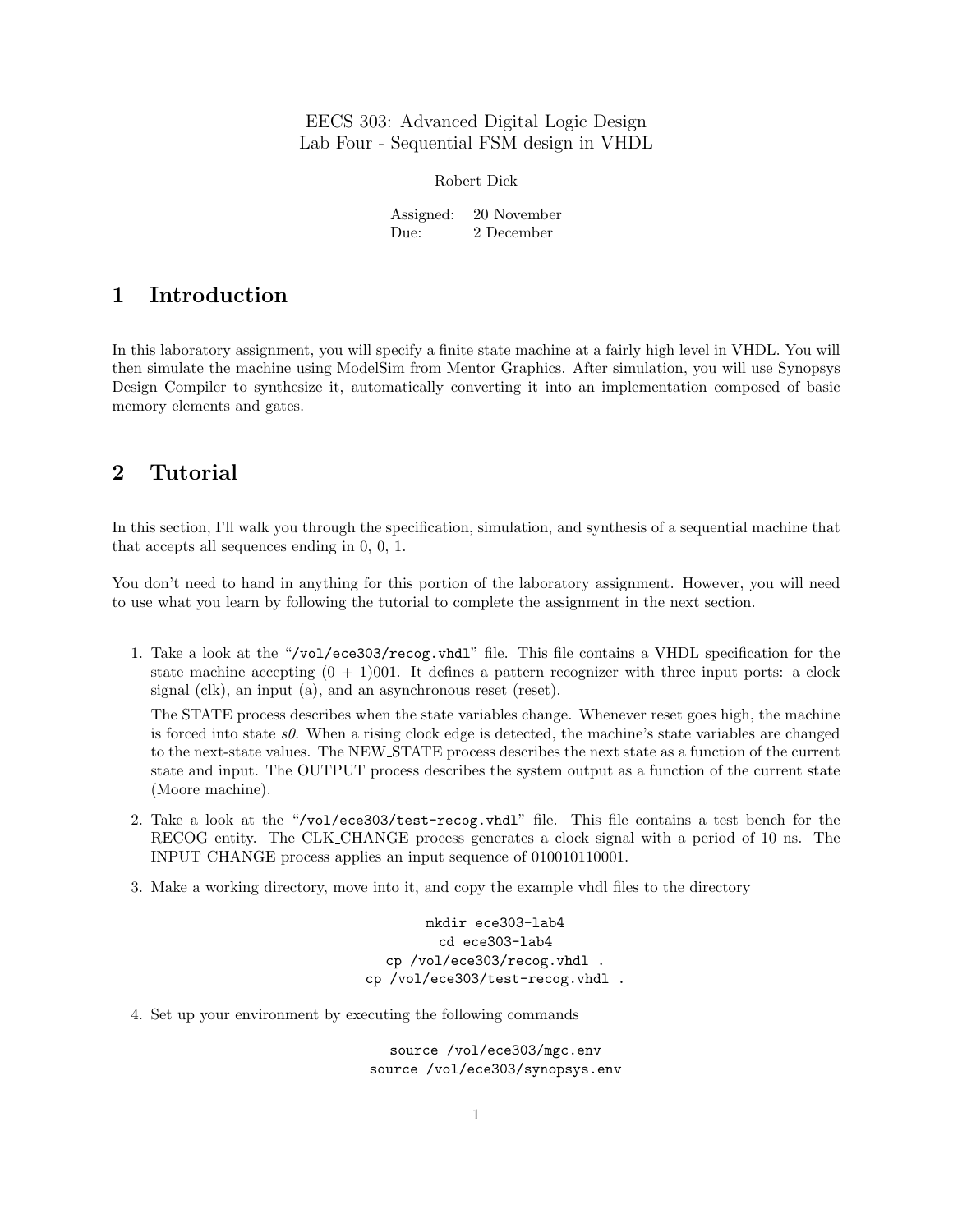5. Link the Synopsys Design Compiler configuration file to your own directory.

```
ln -s /vol/ece303/synopsys dc.setup ~/.synopsys dc.setup
```
6. From within your work directory (ece303-lab4), type

#### qhlib work

to create a work library in which parts of your compiled design will be placed.

7. Compile the VHDL files for the recognizer and test bench

### qvhcom recog.vhdl qvhcom test-recog.vhdl

You shouldn't get any errors.

- 8. Simulate the design.
	- (a) Start Mentor Graphics ModelSim

#### qhsim

- (b) Close the annoying "New ModelSim Features!" window.
- (c) Click on the "+" to the left of "work" in the window to the left.
- (d) Double-click on "test bench".
- (e) Select "View→Signals" from the menu. A new window will appear containing the signals available in the test bench: clk, input, reset, and output.
- (f) Select "Add→Wave→Signals in Region" from the signals window menu. A new window will appear showing the signals.
- (g) In the wave window, use the LMB to drag the line to the right of the signal names to the right so the full signal names are visible.
- (h) In the ModelSim window, select "Simulate→Simulation Options" from the menu. In that window, set the default run time to 150 ns. Then click "OK" in the Simulation Options window.
- (i) Select "Simulate→Run→Run 150 ns" from the ModelSim window. Now you have some waveforms in the wave window.
- (j) Select "View→Zoom→Zoom Full" from the wave window menu to get a better view of the waveforms.
- (k) To print the file, you can go to the "File→Print PostScript" in the wave window menu. Change the print command from " $1pr -d 1p1$ " to " $1pr -P 1aser1$ ". If you want, you can print to a file, instead.
- (l) You can shut down ModelSim now. However, if you found problems in your own design and want to get more detailed information, you can go back to the signals window and add all the signals in the design to the wave window. The "Simulate→Run→Restart" option in the ModelSim window will be useful to reset time.
- 9. Synthesize the design.
	- (a) Start up the GUI for Synopsys Design Compiler

#### design analyzer

(b) Select the LSI target library by selecting "Setup→Default".